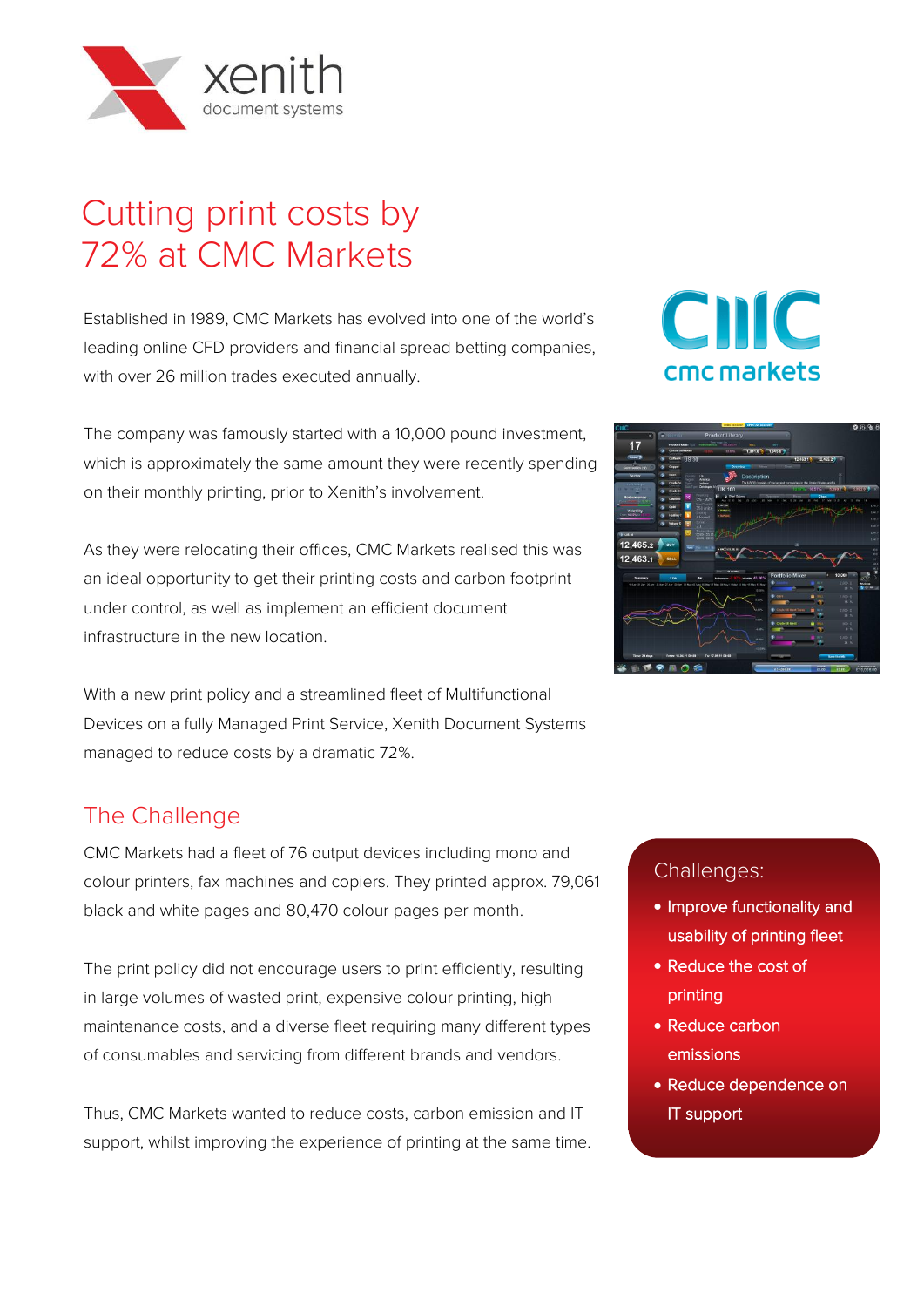### The Solution

Xenith and CMC markets realised the need to streamline the printing fleet, and offer a reasonably priced cost per page model across the new fleet. Traditional printing, faxing and copying solutions on stand-alone personal devices were eliminated in favour of six strategically placed Xerox ColorQube multifunctional devices and four mono printers.

Unique to the market, the Xerox ColorQubes charge multiple rates for colour prints depending on the colour coverage on each page, instead of an expensive flat rate for colour. If the page has a small amount of colour, it is charged at the same rate as black and white.

The ColorQubes are also ecologically sound machines. Their solid ink consumables require 90% less packaging than conventional toner, and they are Energy Star qualified for reduced power consumption.

A Managed Print Service was implemented for the proactive resolution of any *potential* issues, before they become live issues, including the replacement of consumables. The service includes continual monitoring and optimisation of the document infrastructure according to the requirements and behaviour of the users. Management information reports are regularly provided, and a single consolidated invoice is sent every month.

A 'follow-me' solution was also put into place, allowing users to walk to their machine of choice and 'pull' their print from their personal print queue with a touch-card, enhancing security and ease of use and reducing wastage.

An optimised print policy was put into place, encouraging users to print double-sided pages with little or no colour by default.

Initially, one ColorQube was implemented on a trial basis. When the benefits became obvious, the rest of the solution was implemented on a department by department basis.





#### Solution:

- Streamlining the document infrastructure
- Deployment of Xerox ColorQubes with colour printing, scanning and fax
- Three-tier billing system, as per colour coverage on the page.
- Managed Print Services
- Follow-me printing via touch-card.
- Optimised print policy